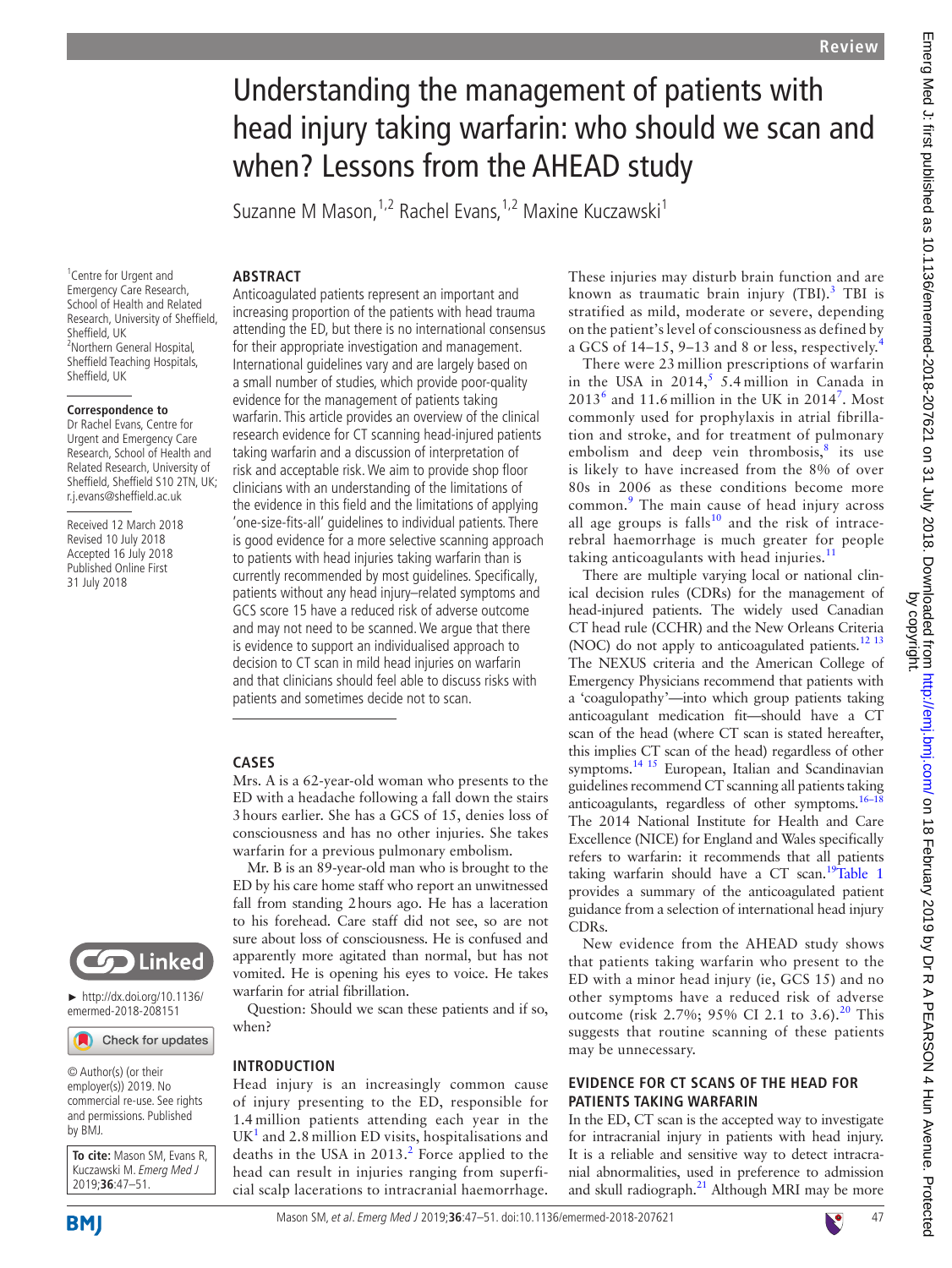<span id="page-1-0"></span>

|  | Table 1 Summary of a sample of international guidelines for CT scanning patients with head injury taking anticoagulants |  |  |
|--|-------------------------------------------------------------------------------------------------------------------------|--|--|
|  |                                                                                                                         |  |  |

| <b>Clinical decision rule</b>                                                | Does the rule include<br>'coaqulopathy' or 'taking<br>anticoagulant' as criteria? | Does presence of coagulopathy or taking anticoagulant medication indicate CT scan of the<br>head is required?                                          |
|------------------------------------------------------------------------------|-----------------------------------------------------------------------------------|--------------------------------------------------------------------------------------------------------------------------------------------------------|
| CCHR <sup>12</sup>                                                           | <b>No</b>                                                                         | Rule does not apply to anticoagulated patients                                                                                                         |
| NOC <sup>13</sup>                                                            | No                                                                                | Rule does not apply to anticoagulated patients                                                                                                         |
| National Emergency X-Radiography<br>Utilisation Study criteria <sup>14</sup> | Yes                                                                               | Patients with coagulopathy should have a CT scan regardless of other symptoms                                                                          |
| American College of Emergency Physicians <sup>15</sup>                       | Yes                                                                               | Patients with coagulopathy should have a CT scan regardless of other symptoms                                                                          |
| European Federation of Neurological<br>Societies <sup>16</sup>               | Yes                                                                               | Patients with coagulopathy or anticoagulant medication should have a CT scan and be admitted for<br>observation                                        |
| Italian Society for Neurosurgery <sup>17</sup>                               | Yes                                                                               | Patients with coagulopathy or anticoagulant medication should have a CT scan, be admitted for<br>observation and have a repeat scan prior to discharge |
| Scandinavian Neurotrauma Committee <sup>18</sup>                             | Yes                                                                               | Patients with coagulopathy should have a CT scan regardless of other symptoms                                                                          |
| NICE 200746                                                                  | Yes                                                                               | Patients with coagulopathy should have a CT scan within 1 hour                                                                                         |
| NICE 2014 <sup>19</sup>                                                      | Yes                                                                               | Patients with amnesia or loss of consciousness and coagulopathy should have a CT scan, and all<br>patients taking warfarin should have a CT scan       |

CCHR, Canadian CT head rule; NICE, National Institute for Health and Care Excellence; NOC, New Orleans Criteria.

sensitive to small lesions, it is more costly and time consuming. $^{22}$ Not all patients with a head injury receive a CT scan: it is not necessary nor effective to scan everyone and it costs more than a selective scanning approach. $^{23}$  $^{23}$  $^{23}$  CDRs have been developed to guide clinician decisions for who to scan and to rationalise the use of CT scanning in order to avoid unnecessary radiation exposure for patients and use healthcare resources judiciously, but few have been adequately validated. $24$  The evidence underpinning their recommendations for CT scanning patients taking warfarin or other anticoagulant medication or with coagulopathy is poor quality.

In order to formulate its head injury guidance for England and Wales, NICE compared the sensitivity and specificity of hand-held electroencephalogram, the NOC, CCHR and the National Emergency X-Radiography Utilisation Study II Rule. These rules mostly have high sensitivity, which is diminished as specificity increases. NICE considers sensitivity to be most important in view of 'the potentially severe consequences of not detecting clinically important brain injury'.[25](#page-4-6) The 2014 NICE head injury guideline is based on the CCHR (sensitivity 80%, specificity 39%, negative predictive value 88% for clinically important brain injury). The guidance recommends a CT scan for all patients taking warfarin specifically and patients with a 'coagulopathy' within 8hours if they have lost consciousness or have amnesia.<sup>[19](#page-3-14)</sup>

The study which gave rise to the CCHR, excluded all patients with bleeding disorders or taking anticoagulant medications.<sup>[12](#page-3-11)</sup> The evidence for other international CDRs for patients taking warfarin is weak: the study underpinning the NOC recruited 1/520 patients with a coagulopathy and the authors specifically comment that 'since patients with coagulopathy were under-represented in our study we could not evaluate this criterion'.<sup>1</sup>

Other studies (the NEXUS II study and a synthesis of all head injury CDRs) have found coagulopathy to be poorly predictive of intracranial injury[.14 26](#page-3-12) Results from studies of patients with head injuries while taking warfarin have recruited varying numbers of patients (35–3580) and use different methodologies. Reported proportions of traumatic intracranial haemorrhage are  $5.1\%^{27}$  $5.1\%^{27}$  $5.1\%^{27}$  and  $7\%^{28}$  and ORs are reported as  $5.48^{29}$  for abnormal CT and 2.39 for 'severe head injury'. $\frac{30}{2}$ 

This lack of good-quality evidence pertaining to anticoagulated patients and of international CDR consensus and leaves the shop floor clinician without certainty as to the true risks to their patients and the most appropriate management strategy.

# **What does AHEAD add?**

The AHEAD study (2016) was a prospective observational study that recruited 3534 adults taking warfarin with a non-penetrating head injury across 33 EDs in England and Scotland. Of these patients, 59.8% (n=2114) received a CT scan with findings in 5.4% displaying an intracranial abnormality likely to be due to the injury. Overall, the adverse outcome rate was 5.9% (95% CI 5.2 to 6.7) including patients who required neurosurgery (0.5%), head injury–related re-attendance (1.0%) and head injury–related death (1.2%). The full results are published elsewhere.<sup>[20](#page-4-0)</sup>

GCS <15 was the strongest predictor of adverse outcome. Patients presenting with GCS <15 were uncommon (only 11.1% of patients) but had a relative risk of adverse outcome of 4.82 (95% CI 3.66 to 6.35). The highest relative risk of adverse outcome was for patients with GCS ≤12 (RR 10.53; 95% CI 7.90 to 15.36).

Head injury–associated neurological symptoms (loss of consciousness, vomiting, amnesia) are statistically significantly associated with an increased risk of adverse outcome, even in patients with GCS 15 (see [table](#page-1-1) 2). Headache is more weakly associated, but not statistically significantly when GCS 15. In patients with none of the above listed symptoms (and/or headache) and GCS 15, the risk of adverse outcome is reduced (2.7%; 95% CI 2.1 to 3.6).

Additionally, international normalised ratio (INR) had no statistically significant association with adverse outcome and

<span id="page-1-1"></span>

|                                              | <b>Table 2</b> Univariable analysis results by neurological symptom |  |  |  |  |
|----------------------------------------------|---------------------------------------------------------------------|--|--|--|--|
| category, from the AHEAD study <sup>20</sup> |                                                                     |  |  |  |  |

|               |                 | <b>Number</b><br>οf | <b>Relative</b> |              |          |
|---------------|-----------------|---------------------|-----------------|--------------|----------|
| Symptom       | <b>Patients</b> | patients            | risk            | 95% CI       | P values |
| Vomiting      | All             | 2634                | 3.94            | 2.32 to 6.70 | < 0.001  |
|               | GCS 15 only     | 2237                | 3.00            | 1.68 to 5.41 | 0.001    |
| Amnesia       | All             | 2070                | 4.37            | 3.05 to 6.25 | < 0.001  |
|               | GCS 15 only     | 1796                | 4.90            | 3.34 to 7.19 | < 0.001  |
| Headache      | All             | 2023                | 2.11            | 1.33 to 3.34 | 0.001    |
|               | GCS 15 only     | 1723                | 1.78            | 0.97 to 3.26 | 0.062    |
| Loss of       | All             | 2914                | 4.14            | 2.92 to 5.88 | < 0.001  |
| consciousness | GCS 15 only     | 2475                | 3.5             | 2.26 to 5.41 | < 0.001  |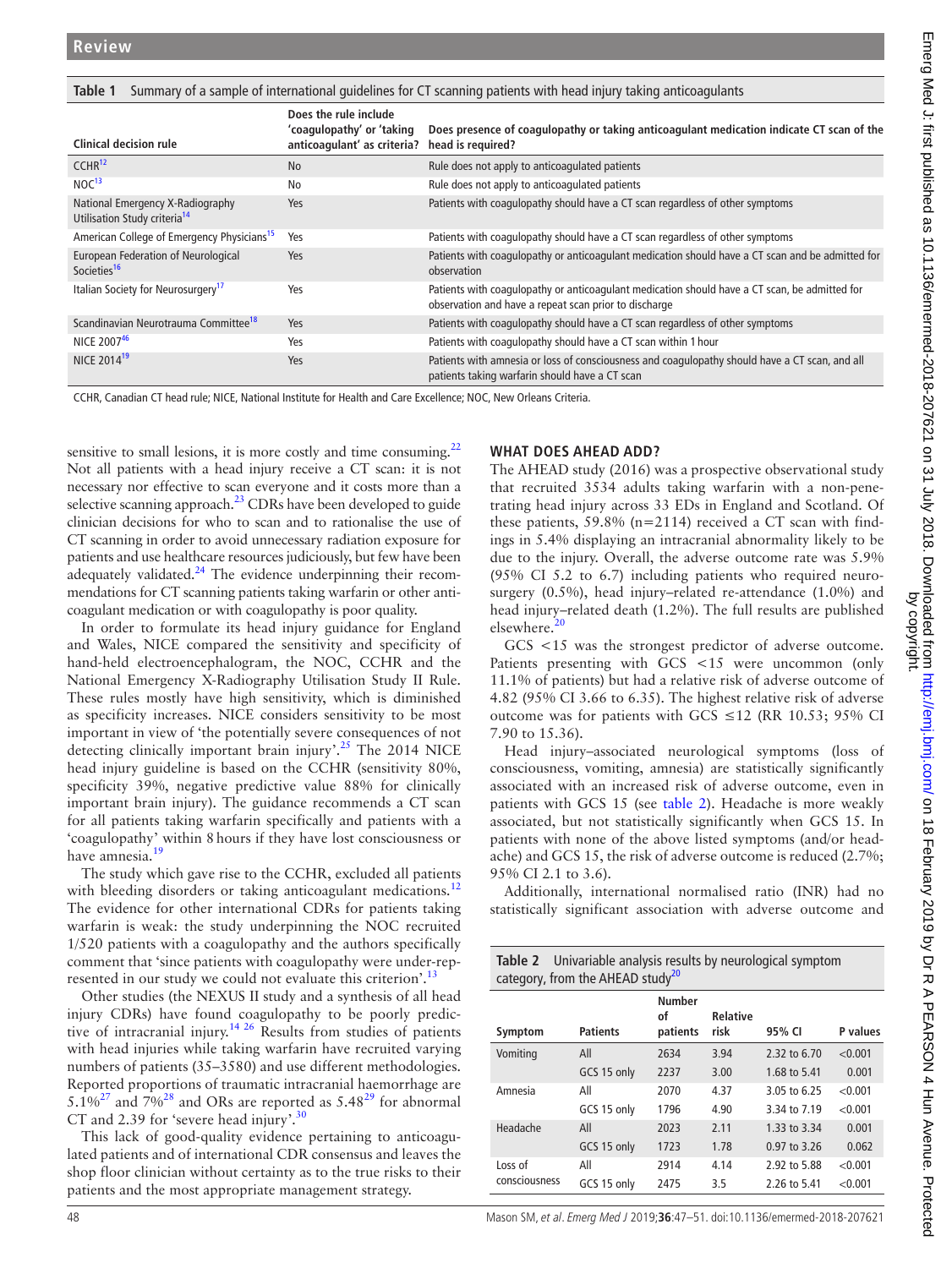subgroup analysis showed that the rate of delayed complications (ie, delayed bleeds) is low (1.1% ED re-attendance and 0.06% deaths from head injury–related complications).<sup>[31](#page-4-11)</sup>

Cost-effectiveness analysis was performed for the CT-all approach as per NICE guidelines compared with a selective scanning approach. This was based on assumptions for patients who died: the probability of survival if a CT scan had been performed, the hypothetical survival Glasgow Outcome Scale (GOS) and the cost of neurosurgery; and for patients who survived: the probability of GOS increase if a CT scan had been performed. This demonstrated that the practice of CT scanning all patients with head injury taking warfarin is associated with an incremental cost-effectiveness ratio (cost per quality-adjusted life year) of £94 895[32](#page-4-12). These were robust to sensitivity analyses. Holmes *et al* previously showed selective CT scanning approaches to be more cost-effective than non-selective approaches in their analysis of all patients with head injury (not just the anticoagulated). $^{23}$  $^{23}$  $^{23}$ 

The AHEAD study is the largest cohort study to date looking specifically at patients taking warfarin with head injuries. It has sufficient power to describe outcomes for these patients and clearly demonstrates a reduced risk of adverse outcome in patients on warfarin with a mild head injury and GCS 15 with no other neurological symptoms.<sup>[20](#page-4-0)</sup> This evidence illustrates how there is significant variation between patients with head injury and that general guidelines are not always applicable to the specific patient in front of you.

## **Risk in head injury**

Risk is the product of this probability multiplied by the severity of the consequence, should the event occur. The probability of an event occurring is how likely it is to occur, measured by the ratio of the cases of interest (in this case adverse outcomes) to the total possible cases (the total head injuries on warfarin). From the AHEAD study, the probability of adverse outcome is roughly 1 in 30. The severity of the consequence can range from a small contusion to a large inoperable bleed and subsequent death. Therein lies the limitations of a compound outcome as used in AHEAD: essential to make the study sample size practicable but does not enable the clinician to stratify the risk for their individual patient.

The level of risk that is acceptable depends on the individual context of this patient's context. Perhaps, for example, this patient is young, active and a mother of 3. For them, the risk may be higher compared with an elderly, bed-bound care home resident (the severity of the consequences may be increased). Further, the acceptable risk may differ between clinicians and between the patient and the clinician.

Clinicians accept different levels of risk depending on the scenario. For example, clinicians have different thresholds for delaying procedural sedation in the child who has not fasted depending on the child or the urgency, $33$  and accept varying levels of side effect risk in exchange for treatment benefits.<sup>3</sup>

Evidence suggests that patients prefer being involved in decisions about their care[35 36](#page-4-15) and that such patient participation has benefits including increased patient understanding, no adverse effects $37$  and reduced invasive testing or admissions.<sup>[38](#page-4-17)</sup> Patients may be willing to accept a higher risk compared with clinicians.<sup>38</sup> For example, most ED clinicians consider an acceptable risk of missed acute myocardial infarction as less than 0.5%  $(0.1\% - 1\%)$ .<sup>[39](#page-4-18)</sup> When patients with chest pain were presented with a pre-test probability of 4% (using a decision aid in a shared decision-making approach), some patients declined admission and investigation[.38](#page-4-17) In this study, there were no reported missed major adverse cardiovascular events or later related admissions

despite shorter lengths of stay and reduced tests. This is an important finding in a condition (chest pain) for which ED attendances and morbidity are reducing but the number of tests performed is increasing.<sup>4</sup>

It is clear that these decisions are not simple, and therefore a simple 'one size fits all' clinical decision rule is not always appropriate to apply. We suggest that the clinician should take the individual patient's situation and preferences into account when considering the need for CT scan. CT scans are now cheap, easy and quick to perform and therefore represent minimal burden if they are likely to change practice. The radiation risk may even be negligible in older people. However, there must be judicious, considered use of all healthcare resources and there should be clinical justification that the results may change the patient's course. For warfarinised patients with head injuries who have few or no symptoms, it may be valuable to undertake a more detailed discussion with the patient/family regarding their investigation and management.

Communication about risk between patients and clinicians is notoriously poorly done because of the shared difficulty of explaining and interpreting statistics.<sup>[41](#page-4-20)</sup> Risk can be presented as risk reduction (a percentage or proportion) or a natural frequency, but the comprehension can be affected by the negative or positive 'frame' in which the statistic is explained and any explanation of uncertainty (ie, how good quality the evidence is supporting that statistic). $41$ 

Communication has been enhanced by 'decision aids'; various media designed to provide information to the patient to enable them to make an informed personalised decision about a treatment or investigation.<sup>42</sup> They have already been used in cancers, arthritis and end-of-life care and can improve patient understanding and enable them to make decisions consistent with their values.<sup>[37](#page-4-16)</sup> Patients have improved comprehension of risk when presented with personalised risks, calculated with risk tools, such as the QRISK calculator for cardiovascular disease ([http://qrisk.](http://qrisk.org) [org\)](http://qrisk.org),<sup>43</sup> and this may be something to consider in head injury.

## **Implications for practice**

The AHEAD study has shown that GCS and neurological symptoms can predict adverse outcome in patients taking warfarin. The AHEAD study provides good evidence that CT scanning patients with head injury taking warfarin who have GCS 15and no other symptoms may not be of value and could potentially be avoided.

For patients taking warfarin with head injuries who have few or no symptoms, it may be possible to undertake shared decision-making regarding their investigation and management. It should be emphasised that the aim of involving patients in decision-making is not to reduce resource use but to enable them and avoid paternalism. However, as busy emergency medicine clinicians in urgent care systems under significant strain, we have a duty to use resources judiciously and therefore carefully consider the waiting time, CT scan expense and time, radiographer reporting time and so on, all associated with head injury investigation. Over-investigation carries its own risks of 'overdi-agnosis, over treatment and iatrogenic harm'.<sup>[44](#page-4-23)</sup>

We strive to practise evidence-based medicine: scientifically rigorous evidence has the potential to improve the care we deliver to patients. In reality, this is not as simple as applying one rule to all patients: this ignores the variation in individual patient histories and presentations. It may not be possible to apply the study population's characteristics to the patient in front of you or their clinical course may change unexpectedly. We argue that a single guideline for a broad spectrum of patients is no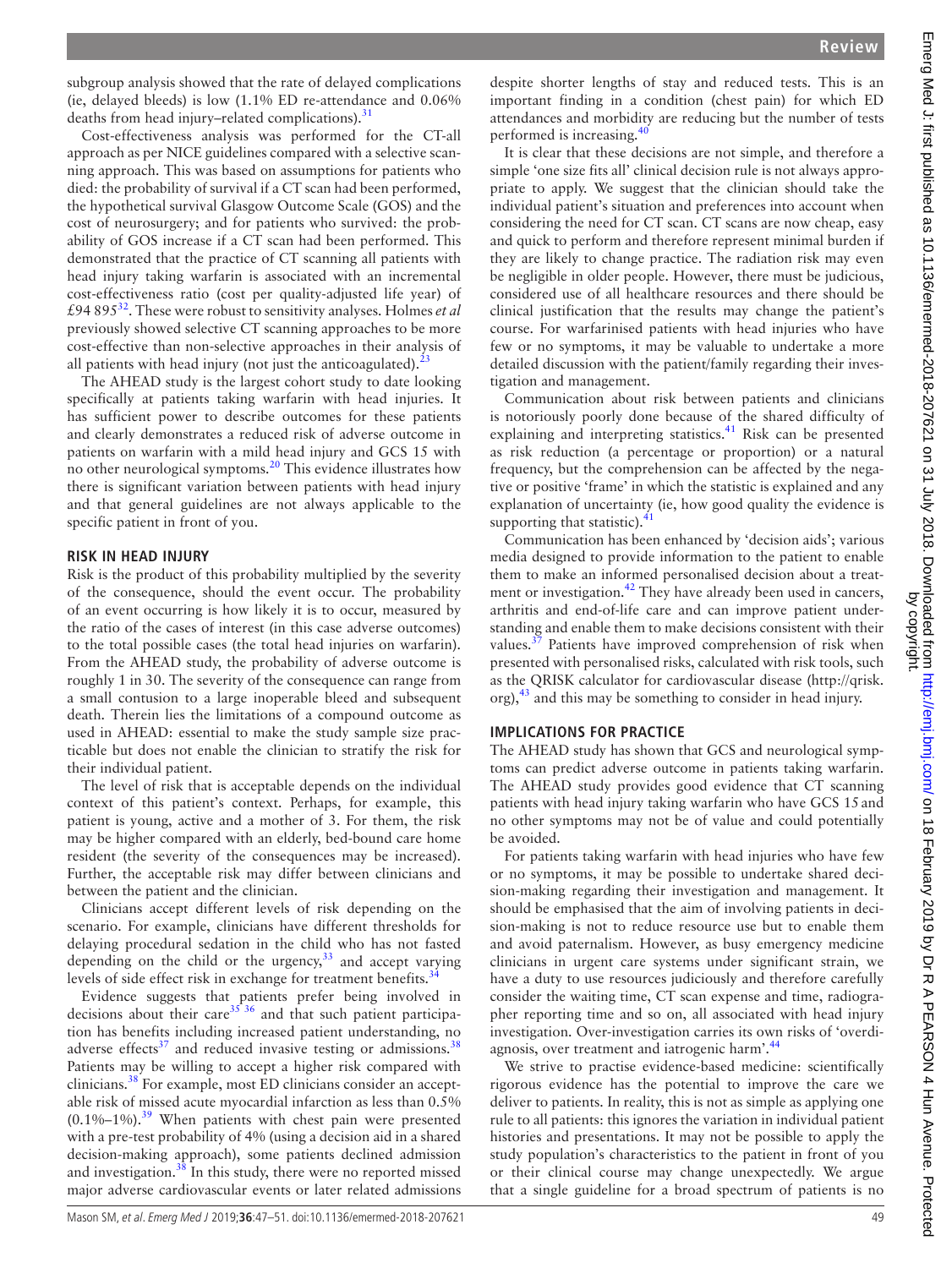longer appropriate and clinicians should be encouraged to make management decisions based on the individual patient's context.

# **Case review: who should I scan?**

Patients A and B represent familiar cases in our EDs. Under most international guidelines, they both would receive a CT scan. Patient A has a headache and no head injury–related injuries, but she takes an anticoagulant medication. All aforementioned head injury guidelines would recommend that she has a CT scan because of anticoagulant use even though she has no other symptoms or signs (see [table](#page-1-0) 1). CCHR and NOC cannot apply to this patient.

Patient B is confused but his eyes are open (GCS eye score 4/4) and assuming he is obeying commands to move his limbs (GCS motor score 6/6), he has a GCS 14. Although care staff may report that this is normal for him, strictly he has a GCS <15 at 2hours postinjury and you the clinician cannot be sure if the new agitation is relating to an intracranial injury. Although he has 'within 8hours' criteria according to NICE guidance—he is over 65 and taking warfarin—he should have the scan performed and reported within 1hour because of his GCS. Other international guidelines (except CCHR and NOC as mentioned) would also recommend scanning him.

With GCS 15 and no other neurological symptoms, patient A is at reduced risk for adverse outcome.<sup>[20](#page-4-0)</sup> The AHEAD study suggests that you may be able to make a time-saving and cost-saving decision by giving her good verbal and written head injury advice and discharging her. You may consider it good practice to check her INR too, as there has been shown to be a higher prevalence of non-t herapeutic INRs in patients presenting to the ED than in the community.[45](#page-4-24) However, the AHEAD study found no association between INR and outcomes in patients with GCS  $15, \frac{20}{10}$  $15, \frac{20}{10}$  $15, \frac{20}{10}$  so in this case the value will not affect her risk of intracranial injury. Based on the AHEAD data, there is no justification to admit and/or observe this patient in case of a delayed bleed. $32$ 

Patient B is different: he is difficult to assess because of the unclear history and cognitive impairment. His GCS is not 15 therefore his relative risk of poor outcome is 4.82. The AHEAD study did not consider the baseline GCS of included patients and therefore the GCS must be taken at face value (even though in this case, it is unchanged). This is illustrative of the point that evidence cannot always be applied to the patient in front of you. His CT scan eventually shows no acute intracranial abnormality. Therefore, you are safe to clean and dress the facial wound and discharge him back to the care home. Admission of patients with a normal CT scan is not cost-effective, $^{23}$  $^{23}$  $^{23}$  and as noted above, the risk of delayed bleeding is minimal. These patients should be discharged with good advice for the patient and/or carer. Whether this patient should be taking warfarin at all is a discussion outwith the scope of this article.

# **Conclusion**

Clinicians treating a warfarinised patient with a mild head injury face an emotive dilemma: they must weigh up the risk of missing a potentially devastating intracranial injury with the risk of radiation to the patient and the use of time and resources. CDRs based on good-quality evidence are valuable to support the ED clinician in choosing which patients to scan or not but are not currently helpful with warfarinised patients. Recommendations to scan all patients taking warfarin are based on poor-quality evidence. This article summarises how contemporary relevant evidence advocates a more considered and individualised approach to decision to CT scan in head injuries. Specifically, consideration of the individual patient context for decisions to

CT scan patients taking warfarin who have GCS 15and no other symptoms is appropriate and of value.

**Acknowledgements** The authors thank the AHEAD study team, Richard Jacques for statistical support and all departments involved in the study.

**Contributors** SMM was responsible for the conception of the work and devising the angle which it promotes. She also reviewed draft copies of the article and gave final approval of the main document. RE was responsible for summarising and critiquing the literature, drafting the article and re-drafting following comments. She also did the majority of writing the article and gives approval for the final copy of the article. She managed the submission and comments for the article. MK was responsible for managing the initial AHEAD study and providing the data for the article. She also reviewed and commented on drafts of the article including giving approval for the final copy after comments. All authors gave final approval to the version submitted for publication.

**Funding** The authors have not declared a specific grant for this research from any funding agency in the public, commercial or not-for-profit sectors.

**Competing interests** None declared.

**Patient consent** None required.

**Provenance and peer review** Not commissioned; externally peer reviewed.

**Data sharing statement** There are further data available from the AHEAD study, which are currently being analysed. These data items include the CT findings and the mechanisms of injury of the patients involved. We aim to publish these findings separately in due course. There are no further unpublished data specifically relating to this review article.

## **References**

- <span id="page-3-0"></span>1 Saab M, Gray A, Hodgkinson D, et al. Warfarin and the apparent minor head injury. J [Accid Emerg Med](http://dx.doi.org/10.1136/emj.13.3.208) 1996;13:208–9.
- <span id="page-3-1"></span>2 Taylor C, Bell J, Mj B, et al. Traumatic brain injury-related emergency department visits, hospitalisations and deaths—United States, 2007 and 2013. In: Centres for Disease Control and Prevention, ed. Morbidity and Mortality Weekly Report. 2017 [www.cdc.](www.cdc.gov/mmwr/volumes/66/ss/ss6609a1.htm) [gov/mmwr/volumes/66/ss/ss6609a1.htm](www.cdc.gov/mmwr/volumes/66/ss/ss6609a1.htm)
- <span id="page-3-2"></span>3 Vos P, Alekseenko Y, Battistin L, et al. Mild traumatic brain injury. European handbook of neurological management. 2 edn: Blackwell Publishing Ltd, 2011:207–15.
- <span id="page-3-3"></span>4 Menon DK, Schwab K, Wright DW, et al. Position statement: definition of traumatic brain injury. [Arch Phys Med Rehabil](http://dx.doi.org/10.1016/j.apmr.2010.05.017) 2010;91:1637–40.
- <span id="page-3-4"></span>5 Clincalc.com. Warfarin clincalc.com. 2017 (accessed 16 Feb 2018).
- <span id="page-3-5"></span>6 Weitz JI, Semchuk W, Turpie AG, et al. Trends in prescribing oral antic oagulants in Canada, 2008–2014. [Clin Ther](http://dx.doi.org/10.1016/j.clinthera.2015.09.008) 2015;37:2506–14.
- <span id="page-3-6"></span>7 Office for National Statistics. Prescriptions dispensed in the community. England 2004–14. In: Team PaM, Centre HaSCI, eds. Prescriptions dispensed in the Community, Statistics for England 2004–14. 2015 [https://digital.nhs.uk/catalogue/](https://digital.nhs.uk/catalogue/PUB17644) [PUB17644](https://digital.nhs.uk/catalogue/PUB17644)
- <span id="page-3-7"></span>8 National Institute for Health and Care Excellence. Anticoagulation—oral. Scenario: warfarin. 2017<https://cks.nice.org.uk/anticoagulation-oral#!scenario:42016>
- <span id="page-3-8"></span>9 Pirmohamed M. Warfarin: almost 60 years old and still causing problems. Br J Clin [Pharmacol](http://dx.doi.org/10.1111/j.1365-2125.2006.02806.x) 2006;62:509–11.
- <span id="page-3-9"></span>10 Scuffham P, Chaplin S, Legood R. Incidence and costs of unintentional falls in older people in the United Kingdom. [J Epidemiol Community Health](http://dx.doi.org/10.1136/jech.57.9.740) 2003;57:740-4.
- <span id="page-3-10"></span>11 Landefeld CS, Beyth RJ. Anticoagulant-related bleeding: clinical epidemiology, prediction, and prevention. [Am J Med](http://dx.doi.org/10.1016/0002-9343(93)90285-W) 1993;95:315-28.
- <span id="page-3-11"></span>12 Stiell IG, Wells GA, Vandemheen K, et al. The Canadian CT head rule for patients with minor head injury. [The Lancet](http://dx.doi.org/10.1016/S0140-6736(00)04561-X) 2001;357:1391–6.
- <span id="page-3-15"></span>13 Haydel MJ, Preston CA, Mills TJ, et al. Indications for computed tomography in patients with minor head injury. [N Engl J Med](http://dx.doi.org/10.1056/NEJM200007133430204) 2000;343:100-5.
- <span id="page-3-12"></span>14 Mower WR, Hoffman JR, Herbert M, et al. Developing a decision instrument to guide computed tomographic imaging of blunt head injury patients. *[J Trauma](http://dx.doi.org/10.1097/01.ta.0000187813.79047.42)* 2005;59:954–9.
- <span id="page-3-16"></span>15 Jagoda AS, Bazarian JJ, Bruns JJ, et al. Clinical policy: neuroimaging and decisionmaking in adult mild traumatic brain injury in the acute setting. Ann Emerg [Med](http://dx.doi.org/10.1016/j.annemergmed.2008.08.021) 2008;52:714-48.
- <span id="page-3-13"></span>16 Vos PE, Battistin L, Birbamer G, et al. EFNS guideline on mild traumatic brain injury: report of an EFNS task force. [Eur J Neurol](http://dx.doi.org/10.1046/j.1468-1331.2002.00407.x) 2002;9:207-19.
- <span id="page-3-17"></span>17 Tomei G, Brambilla GL, Delfini R, et al. Guidelines for minor head injured patients' management in adult age. The Study Group of Head Injury of the Italian Society for Neurosurgery. J Neurosurg Sci 1996;40:11–15.
- <span id="page-3-18"></span>18 Undén J, Ingebrigtsen T, Romner B. Scandinavian guidelines for initial management of minimal, mild and moderate head injuries in adults: an evidence and consensus-based update. [BMC Med](http://dx.doi.org/10.1186/1741-7015-11-50) 2013;11:1741–50.
- <span id="page-3-14"></span>19 National Institute for Health and Care Excellence. Head injury: assessment and early management: NICE, 2014.